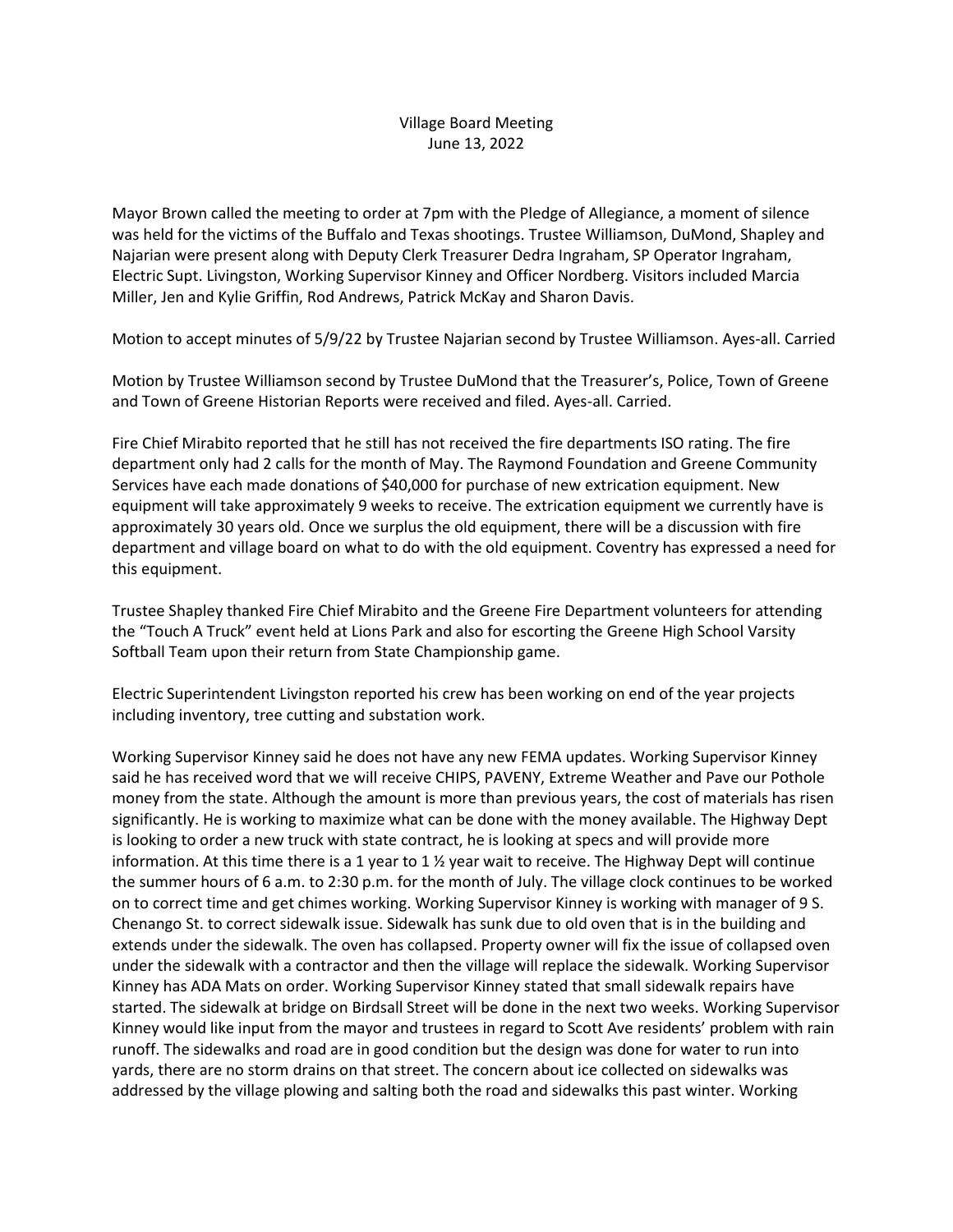Supervisor Kinney would like to thank the Raymond Corporation volunteers for painting the chain link fence around the monument, and Keep Greene Clean volunteers, picking up garbage around the village. Working Supervisor Kinney attended two conferences for water and highway and shared information. Working Supervisor Kinney appreciates the hard work of his employees and the assistance of Electric Superintendent Livingston and Sewer Plant Operator Ingraham.

Mayor Brown and the trustees congratulated Working Supervisor Kinney on his Highway Superintendent Award.

Officer Nordberg reported the Memorial Day parade went well and there was a good turnout. Officer Nordberg passed his Field Training Officer course. Mayor Brown read a letter of resignation from Officer Commesso. Motion by Trustee Shapley to accept with regret the resignation of Officer Commesso Effective June 9, 2022. Second by Trustee Najarian with gratitude for the service to the village Officer Commesso has given. Ayes-all. Carried.

Officer Nordberg will begin to look for a part time officer to fill the open position.

Sewer Plant Operator Ingraham reported that Well 2 rehabilitations have been completed. Currently they are waiting on parts for Well 1. The Susquehanna River Basin awarded a \$4,500 grant to the Village of Greene Water Department, this money will be used toward the cost of Well 1 and 2 rehabilitations.

Motion by Trustee Williams to authorize payment of audited claims second by Trustee DuMond \$165,093.82

|                   | General Fund: Fiscal Year 2022 \$31,723.92  | Fiscal Year 2023 \$87,405.04   |  |
|-------------------|---------------------------------------------|--------------------------------|--|
|                   | Electric Fund: Fiscal Year 2022 \$12,417.41 | Fiscal Year 2023 \$ 6,909.46   |  |
| Water Fund:       | Fiscal Year 2022 \$17,674.65                | Fiscal Year 2023 \$ 186.50     |  |
| Sewer Fund:       | Fiscal Year 2022 \$8,746.34                 | Fiscal Year 2023 $\,$ \$ 30.50 |  |
| Ayes-all. Carried |                                             |                                |  |

| Fiscal Year 2023 \$87,405.04 |       |
|------------------------------|-------|
| Fiscal Year 2023 \$ 6,909.46 |       |
| Fiscal Year 2023 \$ 186.50   |       |
| Fiscal Year 2023 \$          | 30.50 |

Motion by Trustee Najarian to authorize budget adjustments second by Trustee Shapley. Ayes-all. Carried

Motion to destroy 2011 to 2016 pool credit records by Trustee Shapley second by Trustee DuMond. Ayes-all. Carried

Motion to destroy 2014 to 2016 bank statements by Trustee Shapley second by Trustee DuMond. Ayes-all. Carried.

Motion to destroy 2016 daily receipts by Trustee Williamson second by Trustee Najarian. Ayes-all. Carried.

Motion to destroy 2015 property tax receipts by Trustee Tuttle second by Trustee Najarian. Ayes-all. Carried.

Motion to destroy 2015 to 2016 paid utility receipts by Trustee Shapley second by Trustee DuMond. Ayes-all. Carried.

Motion to destroy 2015 to 2016 billing registers by Trustee Najarian second by Trustee Shapley. Ayes-all. Carried.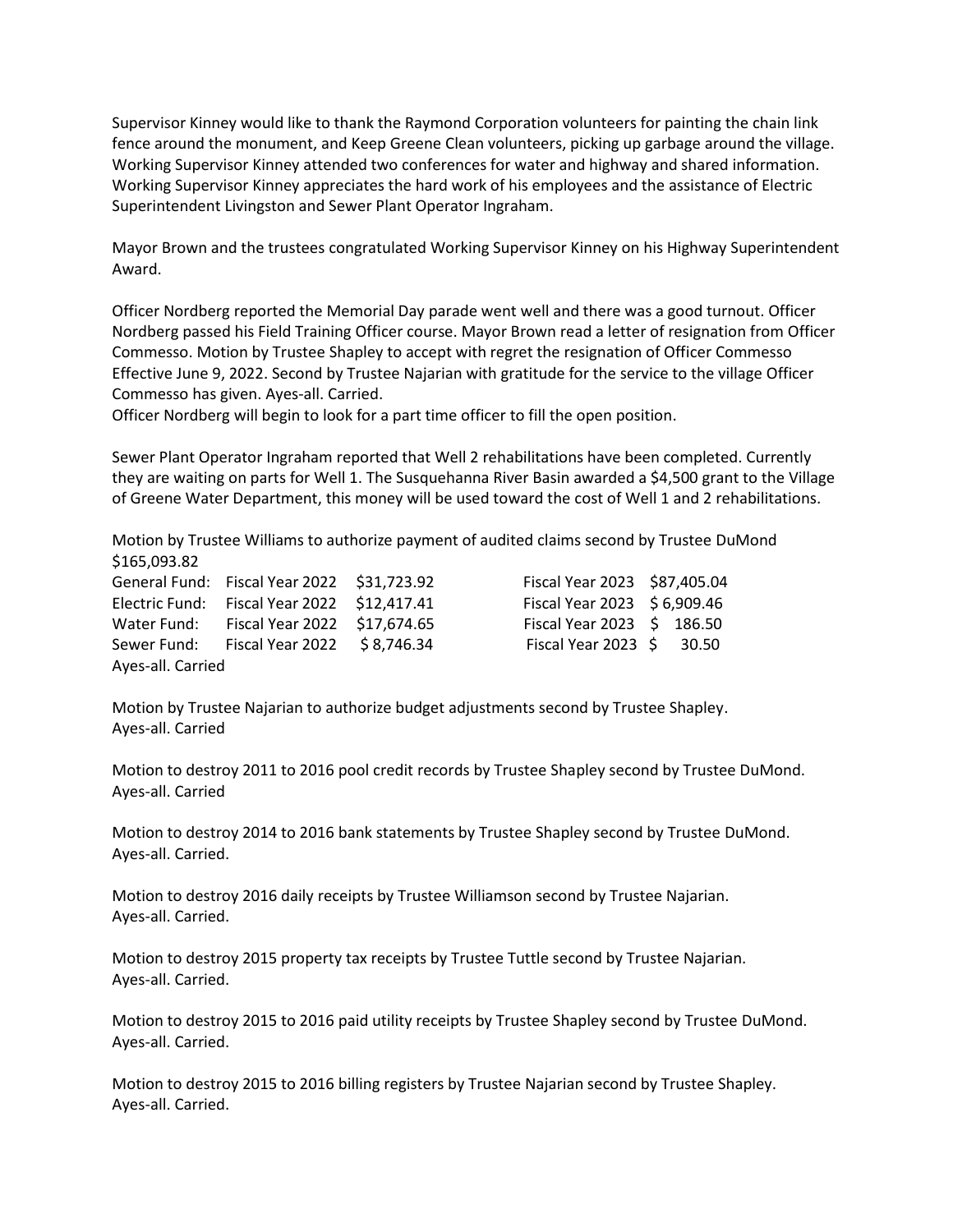Motion to destroy 2014 to 2016 adjustment registers by Trustee DuMond second by Trustee Najarian. Ayes-all. Carried.

Motion to destroy 2015 to 2016 vouchers by Trustee Williamson second by Trustee Najarian. Ayes-all. Carried.

Motion to destroy 2015 to 2016 balance sheets by Trustee Shapley second by Trustee DuMond. Ayes-all. Carried.

Mayor opened the floor to visitors.

Kiley Griffin presented her Girl Scout Gold Aware Project she is working on at the First Methodist Church. She is creating a prayer garden which she hopes to have complete in August of 2022. The Village Board and Mayor Brown thanked Kiley and wished her luck.

Ringers on the River, owner Patrick McKay, located at 4 Water Street is hosting family friendly outdoor events which include open throw horseshoes, bean bag toss, darts, food provided by Smoke Out Family BBQ and Catering, refreshments for all age groups and non-electric music. Ringers on the River has applied to the State Liquor Authority to sell beer, wine and cider at these events. The State Liquor Authority (SLA) requires approval from the Village of Greene in order to issue more than 4 temporary alcohol sale permits, for beer, wine and hard cider. Ringers on the River is requesting an additional 17 permits for a total of 21 events. The lot at Ringers on the River accommodates 12-15 cars. Ringers on the River has spoken to Depot Dental about allowing parking in their lot during non-business hours. With parking being a concern, it was noted by Trustee Najarian that the ball flats could be used as additional parking. A question was asked in regard to no fencing or walls and alcohol being served. Patrick said there is a defined space designation with an outdoor event venue and temporary permit and signs will be posted on fences and trees. Mayor Brown, Trustee Najarian, Trustee Williamson, Trustee Shapley, Trustee DuMond and Officer Nordberg were all in agreement to grant approval for the SLA to issue an additional 17 temporary alcohol sale permits to Ringers on the River.

Sharon Davis with the Greene Museum, announced a display at the Moore Memorial Library, for the month of June, displaying yearbooks, articles, photos and memorabilia from present and past graduating classes.

Rod Andrew wondered if the village would consider donating, instead of selling, the old extrication equipment to Coventry. Mayor Brown said that was a good idea and he would talk to Fire Chief Mirabito about that.

Trustee DuMond thanked the Electric Department for their hard work.

Trustee Shapley thanked Fire Chief Mirabito for the work put into receiving the donations to cover new extrication equipment needed. Also thank you to Officer Nordberg.

Trustee Najarian appreciate the help the village employee gave with planters and hanging baskets. The self-watering pots on the ground were donated by Raymond Corporation and are working as they should. The garden club is hoping to be able to replace the hanging baskets with similar pots. Trustee Najarian thanked the highway department to help provide supplies needed. Trustee Najarian thanked the highway department to help provide supplies needed for Raymond's Earth Day Volunteers to paint the chain-link fence by monument. Katha Root has been in discussion with Working Supervisor Kinney in regard to the three benches that will be donated to the village by the Greene Class of 1972.